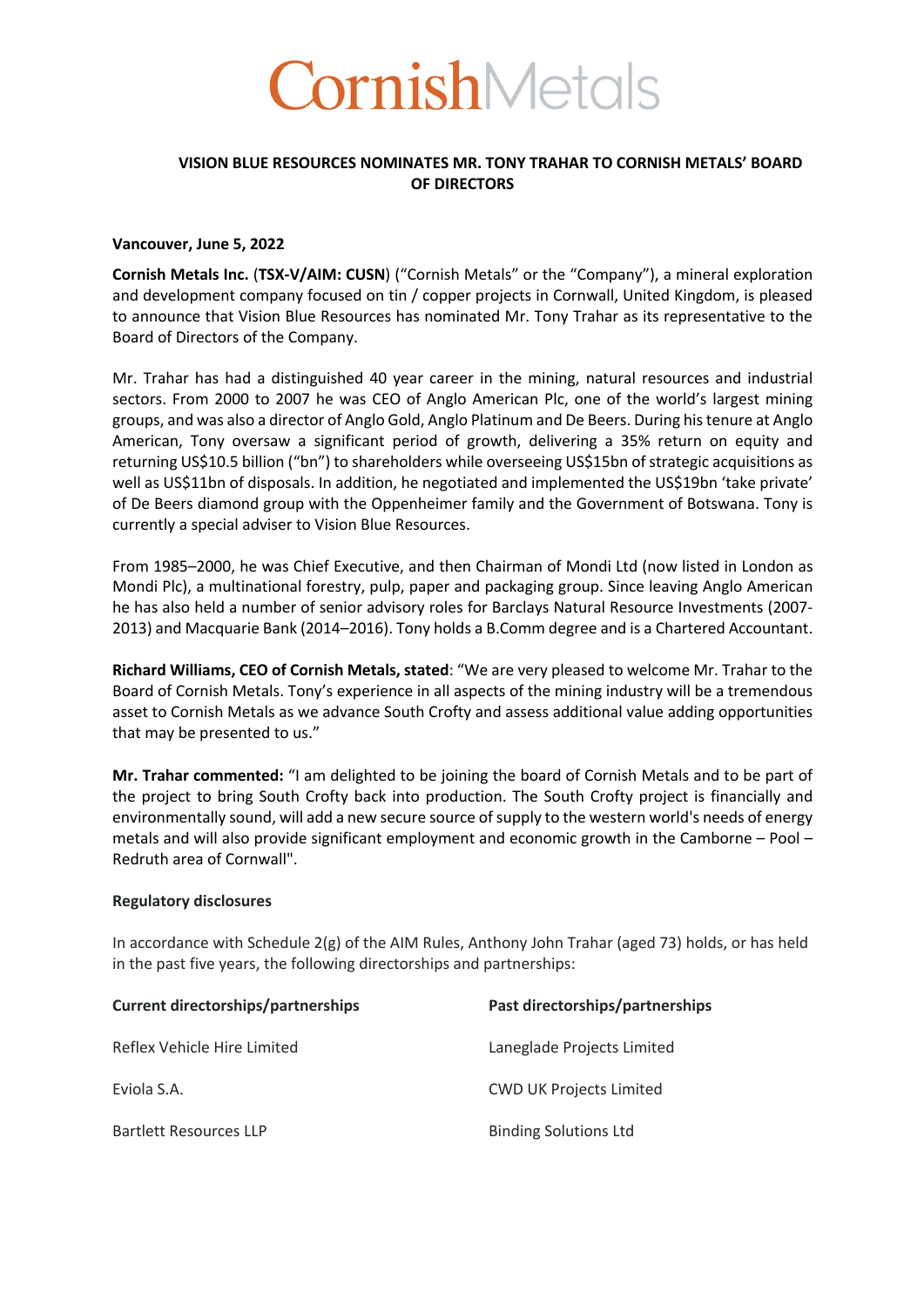Oxhill Homes Ltd.

Mr Trahar currently holds 1,222,222 common shares in the Company.

There is no further information to be disclosed in respect of the above appointment pursuant to Rule 17 and Schedule 2 paragraph (g) of the AIM Rules for Companies.

#### **ABOUT CORNISH METALS**

Cornish Metals completed the acquisition of the South Crofty tin and United Downs copper / tin projects, plus additional mineral rights located in Cornwall, UK, in July 2016 (see Company news release dated July 12, 2016). The additional mineral rights cover an area of approximately 15,000 hectares and are distributed throughout Cornwall. Some of these mineral rights cover old mines that were historically worked for copper, tin, zinc, and tungsten.

The South Crofty project covers the former producing South Crofty tin mine located beneath the towns of Pool and Camborne, Cornwall. The South Crofty mine closed in 1998 following over 400 years of continuous production. The Company has undertaken extensive pilot-scale water treatment trials and successfully applied for and received the necessary environmental permits to abstract, treat and discharge mine water in order to dewater the mine. Planning permissions for the operation of the mine and re-development of the surface facilities have been secured and construction of the water treatment plant foundations commenced. The dewatering pumps, variable speed drives and new high-voltage power supply have been delivered to site.

For an updated Mineral Resource Estimate in respect of the South Crofty Mine, please see the Company's technical report entitled "South Crofty Tin Project Mineral Resource Update" dated effective June 7, 2021, a summary of certain portions of which is set out below:

| <b>South Crofty Summary Mineral Resource Estimate</b> |                       |                              |            |                                                        |  |  |
|-------------------------------------------------------|-----------------------|------------------------------|------------|--------------------------------------------------------|--|--|
| Area                                                  | <b>Classification</b> | <b>Mass</b><br>('000 tonnes) | Grade      | <b>Contained Tin / Tin</b><br>Equivalent ('000 tonnes) |  |  |
| Lower                                                 | Indicated             | 2,084                        | 1.59% Sn   | 33                                                     |  |  |
| Mine                                                  | Inferred              | 1,937                        | 1.67% Sn   | 32                                                     |  |  |
|                                                       |                       |                              |            |                                                        |  |  |
| Upper                                                 | Indicated             | 277                          | 1.01% SnEq | 3                                                      |  |  |
| Mine                                                  | Inferred              | 493                          | 0.93% SnEq |                                                        |  |  |

All technical information contained within this news release has been reviewed and approved for disclosure by Owen Mihalop, (MCSM, BSc (Hons), MSc, FGS, MIMMM, CEng), the Chief Operating Officer for the Company, and a "qualified person" as defined in NI 43-101.

## **ABOUT VISION BLUE RESOURCES**

VBR aims to create lasting value for all stakeholders by accelerating the supply of the commodities necessary to facilitate the green energy transition. The growth in demand for these metals is unprecedented, driven by regulation and social change, and is taking place against a backdrop of limited supply due to years of underinvestment in the sector. VBR aims to unlock value in its investments by providing transformational investment capital and its financial, technical, ESG,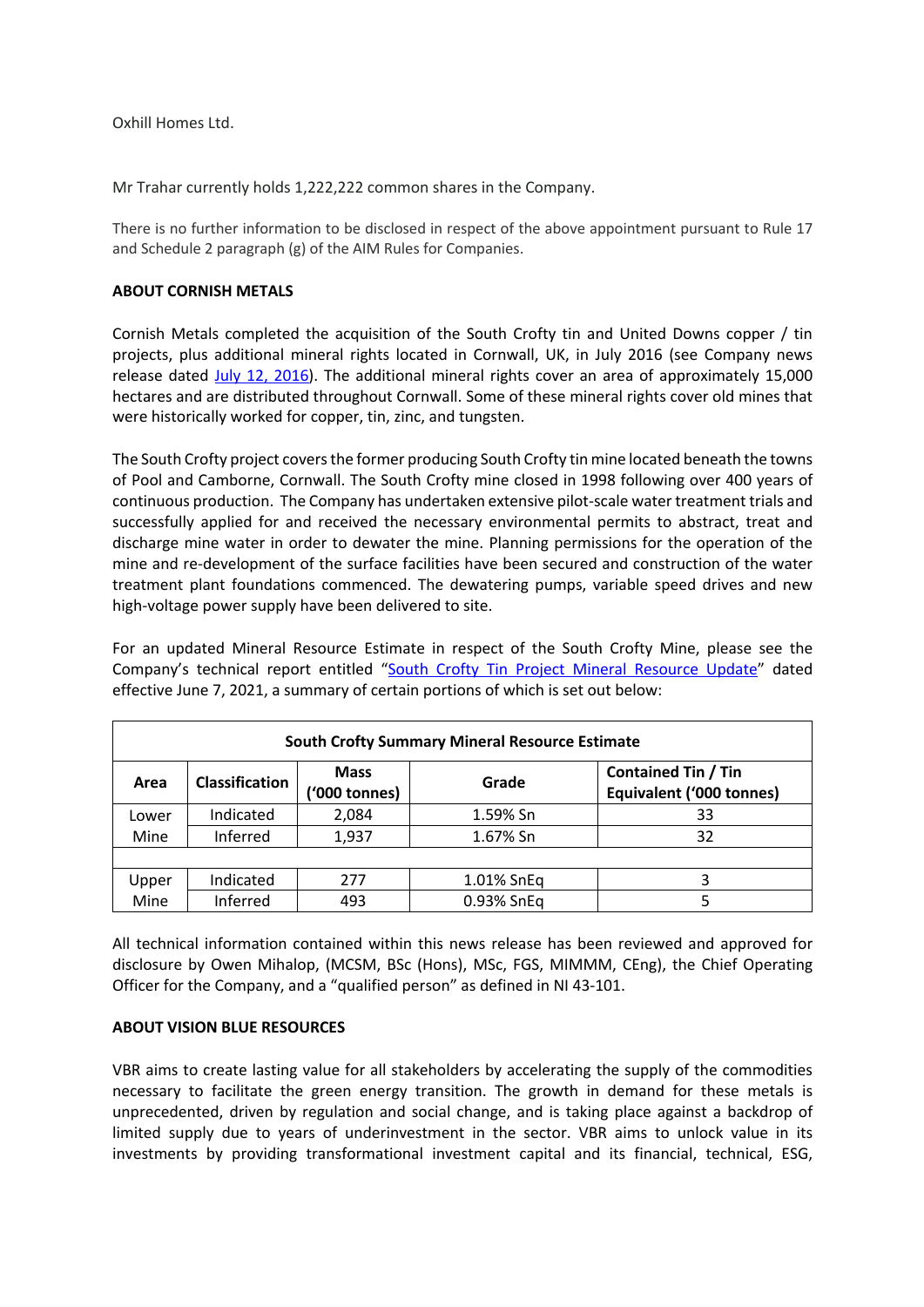construction and operating experience in the mining and metals sector, ensuring its investments are advanced into production and beyond.

For additional information please contact:

In North America:

Irene Dorsman at (604) 200 6664 or by e-mail at irene@cornishmetals.com

In UK:

| SP Angel Corporate Finance Tel:<br><b>LLP</b>      |                                                                           | +44 203 470 0470                                         |
|----------------------------------------------------|---------------------------------------------------------------------------|----------------------------------------------------------|
| (Nominated Adviser & Joint<br>Broker)              |                                                                           |                                                          |
|                                                    | <b>Richard Morrison</b><br><b>Charlie Bouverat</b><br><b>Grant Barker</b> |                                                          |
| Hannam & Partners<br>(Joint Broker)                | Tel:                                                                      | +44 207 907 8500                                         |
|                                                    | <b>Matthew Hasson</b><br>Andrew Chubb<br><b>Ernest Bell</b>               |                                                          |
| BlytheRay<br>(Financial PR/IR-London)              | Tel:                                                                      | +44 207 138 3204                                         |
|                                                    | Tim Blythe<br>Megan Ray                                                   | tim.blythe@blytheray.com<br>megan.ray@blytheray.com      |
| <b>For Vision Blue Resources</b><br>Aura Financial | Tel:                                                                      | +44 207 321 0000<br>+44 7834 368 299<br>+44 7841 748 911 |
|                                                    | Michael Oke<br><b>Andy Mills</b>                                          | info@vision-blue.com                                     |

## **ON BEHALF OF THE BOARD OF DIRECTORS**

*"Richard D. Williams"* Richard D. Williams, P.Geo

#### *Market Abuse Regulation disclosure*

*The information contained within this announcement is deemed by the Company to constitute inside information pursuant to Article 7 of EU Regulation 596/2014 as it forms part of UK domestic law by virtue of the European Union (Withdrawal) Act 2018 as amended ("MAR") encompassing information relating to the Offering described above, and is disclosed in accordance with the Company's obligations under Article 17 of MAR. In addition, market soundings (as defined in MAR) were taken in respect of the UK Placing with the result that certain persons became aware of inside information (as defined in MAR), as permitted by MAR. This inside information is set out in this Announcement. Therefore, upon publication of this announcement, those persons that received such inside*